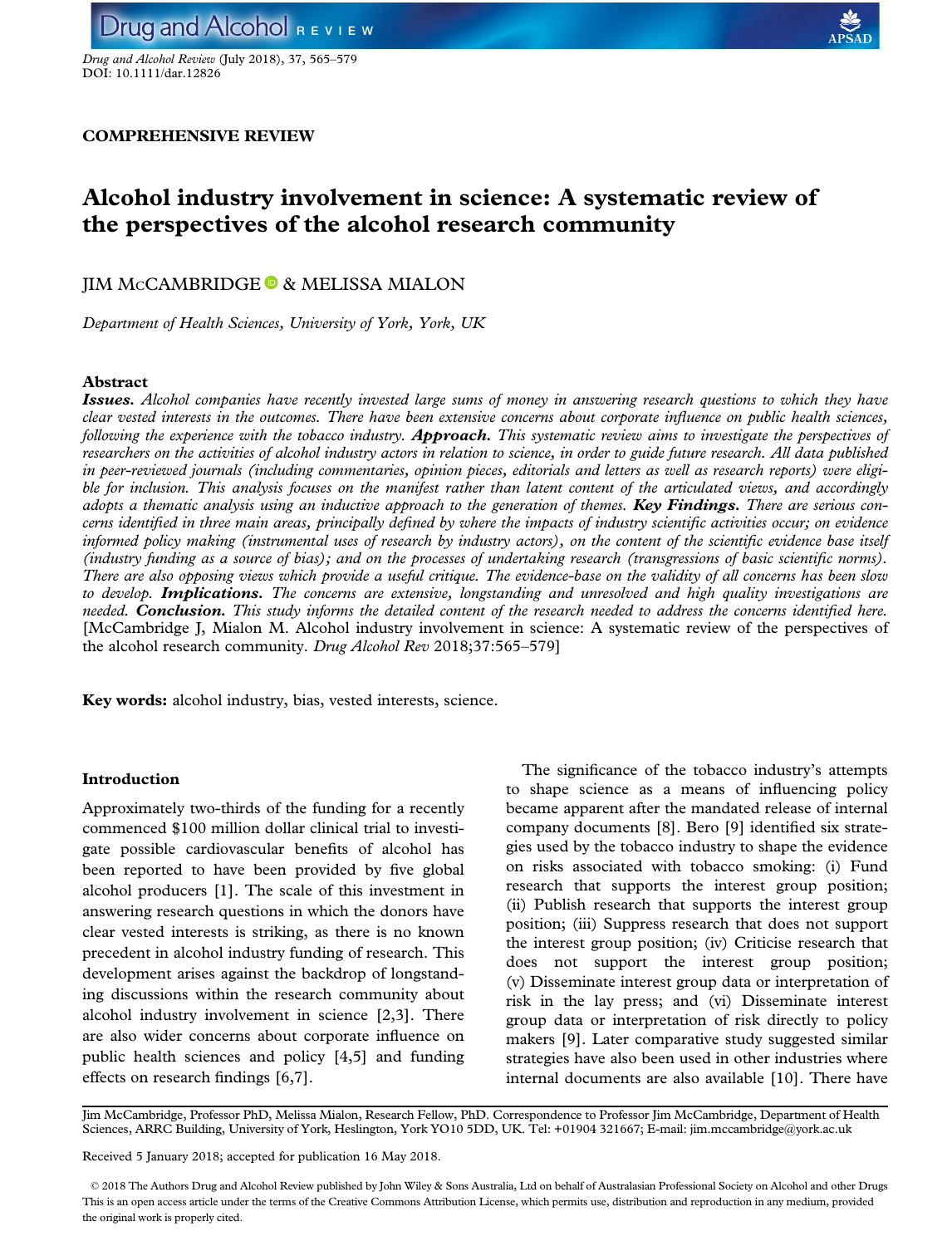also been historical investigations spanning decades which show environmental sciences being undermined by corporate vested interests using similar methods [11].

In this context, this systematic review aims to investigate the nature of the attention given by alcohol researchers to the activities of alcohol industry actors in relation to science. No previous systematic review in this area has been conducted. This study is undertaken to develop hypotheses to guide future research on the alcohol industry and science. Specifically, this study seeks to: (i) identify issues raised in peer-reviewed journals on alcohol industry involvement in science; and (ii) analyse these issues with a view to ascertaining what empirical research may contribute.

# **Methods**

This study examines how the research community has considered alcohol industry involvement in science. It was anticipated at the outset that there would be few dedicated studies, so this review is designed to synthesise existing perspectives as a preliminary investigation. The study focuses on the manifest rather than latent content of the articulated views, and accordingly adopts a thematic analysis using an inductive approach to the generation of themes [12]. This approach has been described as being particularly well suited to appreciation of a given group's conceptualisation of a phenomenon being studied [12].

### Data collection

To be included in this review, information contained in peer-reviewed journals (including in commentaries, opinion pieces, editorials and letters as well as research reports) must:

- Focus on the activities of alcohol industry actors in relation to science;
- Be published during the period 1980–2016 inclusive;
- Be published in English.

The earliest date is chosen to include data prior to the global concentration of alcohol producers since the 1990s [13]. No grey literature is included in this systematic review. Literature search strategies were developed using both MeSH terms and key words. Eight health, social science and business databases were searched:

- Web of Science Core Collection;
- BIOSIS Citation Index (Web of Science interface);
- CINAHL Plus (EBSCOhost interface);
- Business Source Premier (EBSCOhost interface);
- Embase (Ovid interface);
- MEDLINE (Ovid interface);
- PsycINFO (Ovid interface);
- Scopus (Scopus interface).

The basic search strategy was organised around the three constructs of 'alcohol', 'industry' and 'science' and developed with the support of a specialist librarian. The search strategy for MEDLINE is presented in Appendix S1 (Supporting information). Searches were conducted on the 27 February 2017. The material retrieved was downloaded and imported to EndNote. Duplicates were removed using this software. Titles (and abstracts where available) were screened by MM, with a random sample checked by JM (10% of all data). Potentially eligible full texts were obtained, usually in PDF format. Eligibility was determined by both authors separately, with any disagreements resolved through discussion. Hand searching of the journals Addiction and Alcohol and Alcoholism was undertaken. We also contacted topic experts (identified from those who have published included material) with a view to including additional data sources that may have been missed. We did not publish a protocol for this review.

## Data analysis

We began by reading all included material. Data were extracted from all included records by both authors using direct capture of relevant text from materials via cut and paste with Microsoft Word and NVivo. Both authors coded all data separately at first, then met to discuss preliminary themes and their labelling, and subsequent rounds of coding. The intention was to make this process as inductive as possible, eschewing the use of any pre-existing analytic categories.

The analyses explored thematically the research community's views on alcohol industry involvement in science, summarising and interrogating identified issues with a view to providing an interpretive synthesis. This involved consideration of how far the issues raised have been studied, and what any such studies have found, without making any assumptions about the validity of the issues raised. Themes were iteratively refined, with revisions of labels and content as the analysis progressed, staying close to the data [12].

The nature of this study precluded formal assessment of risk of bias as the information sought is intrinsically biased in the sense that it does not necessarily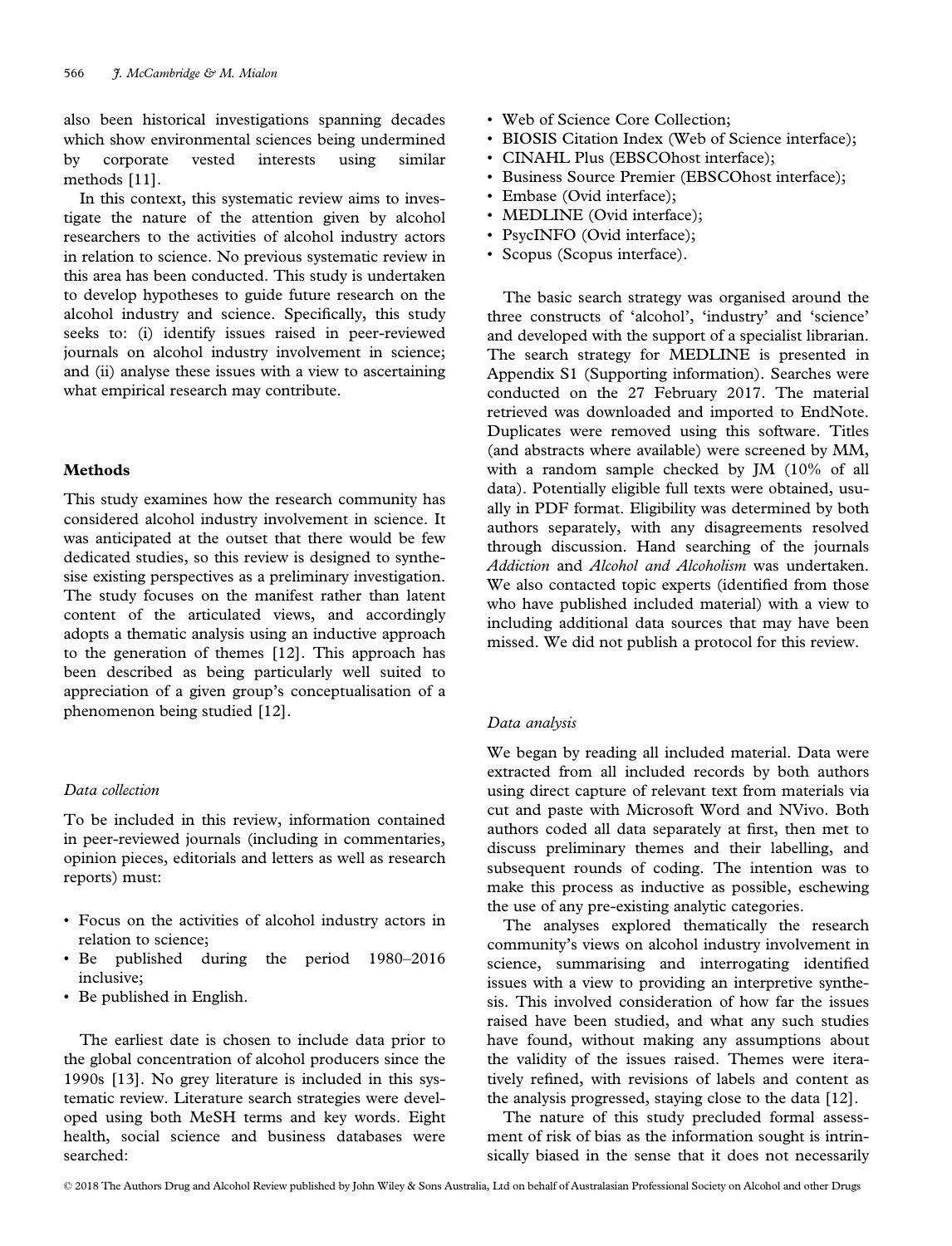

Figure 1. PRISMA flowchart.

result from any scientific process. Both authors have studied corporate actors and public health, and the first author has specifically investigated the alcohol industry, thus having publications included within this review.

We offer a necessarily parsimonious account of a large dataset, reporting only on issues that have been prominently discussed. We cite included material to permit appreciation of how widespread particular views are. Quotations are used to provide direct access to the most informative data. The analyses are thus designed to present the most salient data, which should be straightforwardly recognisable and credible to the participants in these debates.

As a member validation exercise, we sent a draft copy of the results to eight researchers, four each to those with concerns and those who were critical of these concerns or their handling (see Results), and asked three questions about fairness, missing data and concerns about data handling. We received comments from seven, with comments from six endorsing the fairness of our approach and data handling, containing respondent views on the issues studied, and/or making helpful suggestions, including two who were critical of

the concerns. One respondent, however, found the tone 'adversarial and accusatory' and viewed the unequal number of pages devoted to both sides of the debate as a 'possible indicator of the article's bias'. Interestingly, the respondent suggested that the concerns 'perspective may be oversimplified' rather than seeing the debate as oppositional in character (see 'Opposing views to articulated concerns' section in Results). We reviewed the data and our reporting and decided not to alter the Results section on the basis of comments received from all 7 respondents. We also judged that it was appropriate to report the view expressed here that was different.

#### Results

The PRISMA flowchart is presented in Figure 1, with 161 records included. There are serious concerns articulated in the bulk of the attention given by the research community to alcohol industry activities in science, with some scientists expressing contrary views. There are three main thematic areas of concern,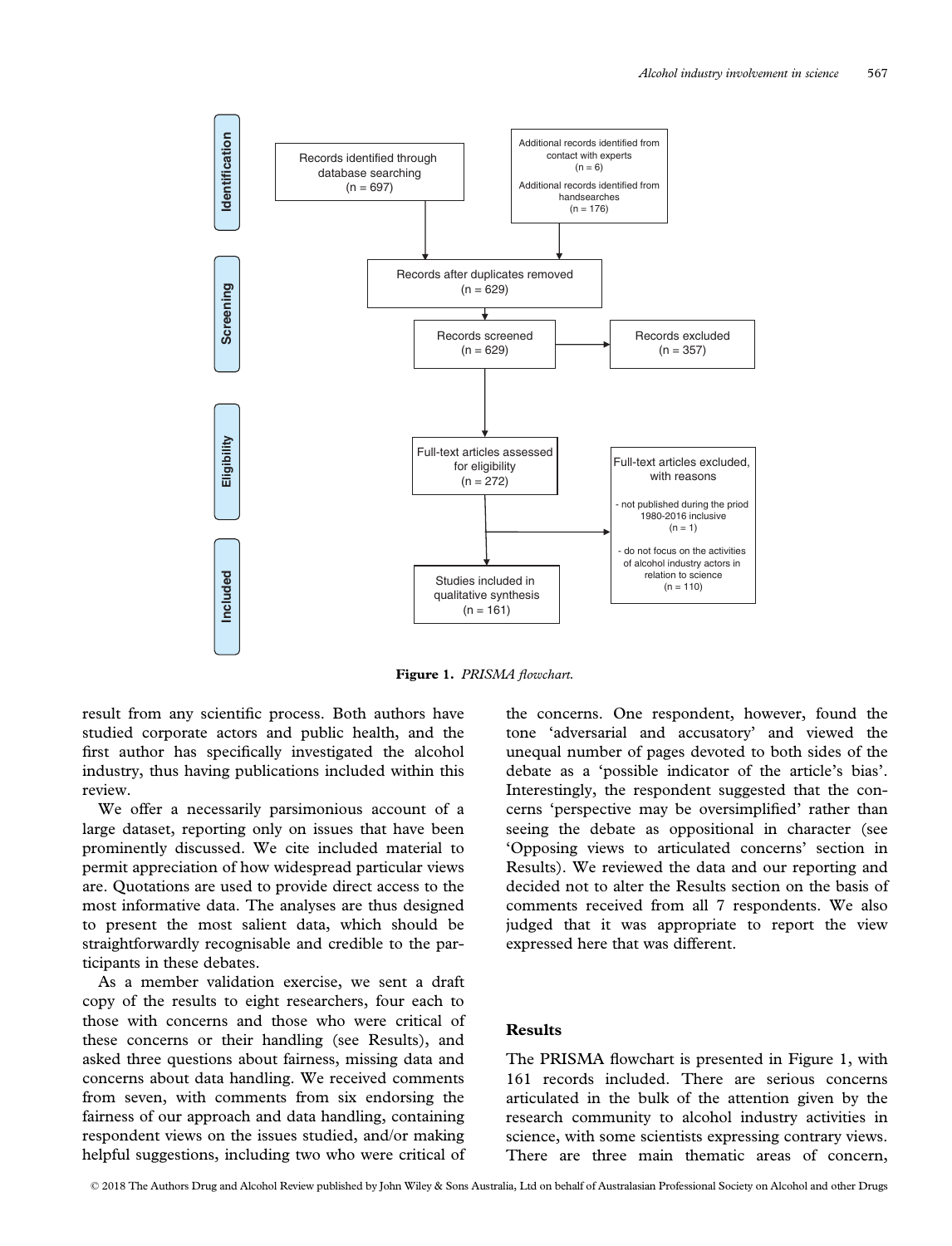principally defined by where the impacts of industry scientific activities occur; on evidence informed policy making, on the content of the scientific evidence base itself and on the processes of undertaking research.

# Instrumental uses of research by alcohol industry actors

Strategic motivations. A core concern of the research community relates to the reasons why alcohol industry actors are involved in science [14–29]. Attention has been consistently drawn to the legitimation and public relations benefits of industry involvements in science. Babor [20] provided an example of the chief executive of a global alcohol producer articulating a strategic motivation for providing research funding to a university (in a speech to an industry group reported in a national newspaper):

'He [the chief executive] said the company did not want problems with binge drinking to lead governments to place higher taxes on its products and thus eat into revenues. The UCD [an Irish university] research funding is thus the perfect example of "enlightened selfinterest"' [20].

It has been widely suggested that there is an inherent conflict of interest between the commercial goals of industry actors and the production and dissemination of public health research [2,3,16,21,26,29–41]. This arises because such research may provide evidence of the harms caused by the industry's products and practices [17,26]. Cook [22] proposed that evidence demonstrating conflict of interest arises from how existing evidence is interpreted by industry actors:

'That they [the alcohol industry] evaluate the evidence in the way that they do therefore appears to many impartial observers to be a manifestation of, or evidence for, the existence of the very conflict of interests that they deny' [22].

Policy influence. The possible value of relationships with the international research community for influencing policy makers has been of particular concern [2,3,20,29–31,42–54], with the International Center for Alcohol Policies (ICAP), an alcohol industry organisation created by major global producers being prominent [18,46,55–70]. ICAP activities in low and middle income countries have received widespread attention [18,57,58,62,64,69,71]. As Jernigan and Mosher elaborate; 'collaboration of scientists with ICAP provides the credentials the industry needs to

convince governments of developing countries to neglect or weaken environmental safeguards regarding alcohol use' [57].

Industry actors collectively fund such organisations which claim to be concerned with the social aspects of the harms done by alcohol that are; 'distanced from obvious corporate interests by funding "not-for-profit" organisations with innocuous names' [46] like ICAP. Tobacco control researchers refer to such organisations as 'front groups' [72]. Anderson suggested that 'a key work of social aspects organizations is to gain credibility and respectability through recruiting scientists' [15].

Scientific meetings, conferences and publications are prominent among concerns [46]. According to Babor and Robaina [3];

'ICAP has sponsored 12 other conferences, involving a mixture of industry representatives, academics, and government officials, in Europe, Africa, and Asia between 2003 and 2006… ICAP has published 10 books in its Alcohol and Society series, most dealing with scientific and public policy issues. The books tend to be coauthored or coedited by a combination of ICAP staff, academic researchers, and industry representatives' [3].

Babor and Xuan [73] described shortcomings of an ICAP report which; 'seems to present conclusions that are inconsistent with its own data or unwarranted because of faulty survey methodology. The conclusions are also inconsistent with the considerable body of policy research that has been published in recent years' [73]. Room [74] identified dissemination of research findings in line with vested interests more generally to be the case for social aspects organisations; 'measures of undoubted effectiveness which would impair the industry's collective interest are simply left off the table' [74].

In a dedicated study by Jernigan [58], ICAP appears to function specifically to counter the work of the World Health Organization, with literature reviews and other publications including model alcohol policies congenial to industry interests, and whose contents; 'excluded or attempted to refute evidence regarding the most effective strategies to reduce and prevent alcohol-related harm' [58]. Alongside lack of information on methods, the extremely biased content of literature reviews is emphasised [58].

These findings are similar to another study which identifies serious misrepresentations of evidence in submissions made to influence policy in Scotland [75]. According to Hawkins and McCambridge [76], the cumulative impact of such literature reviews and other reports are to yield; 'a methodologically flawed and highly biased but internally consistent parallel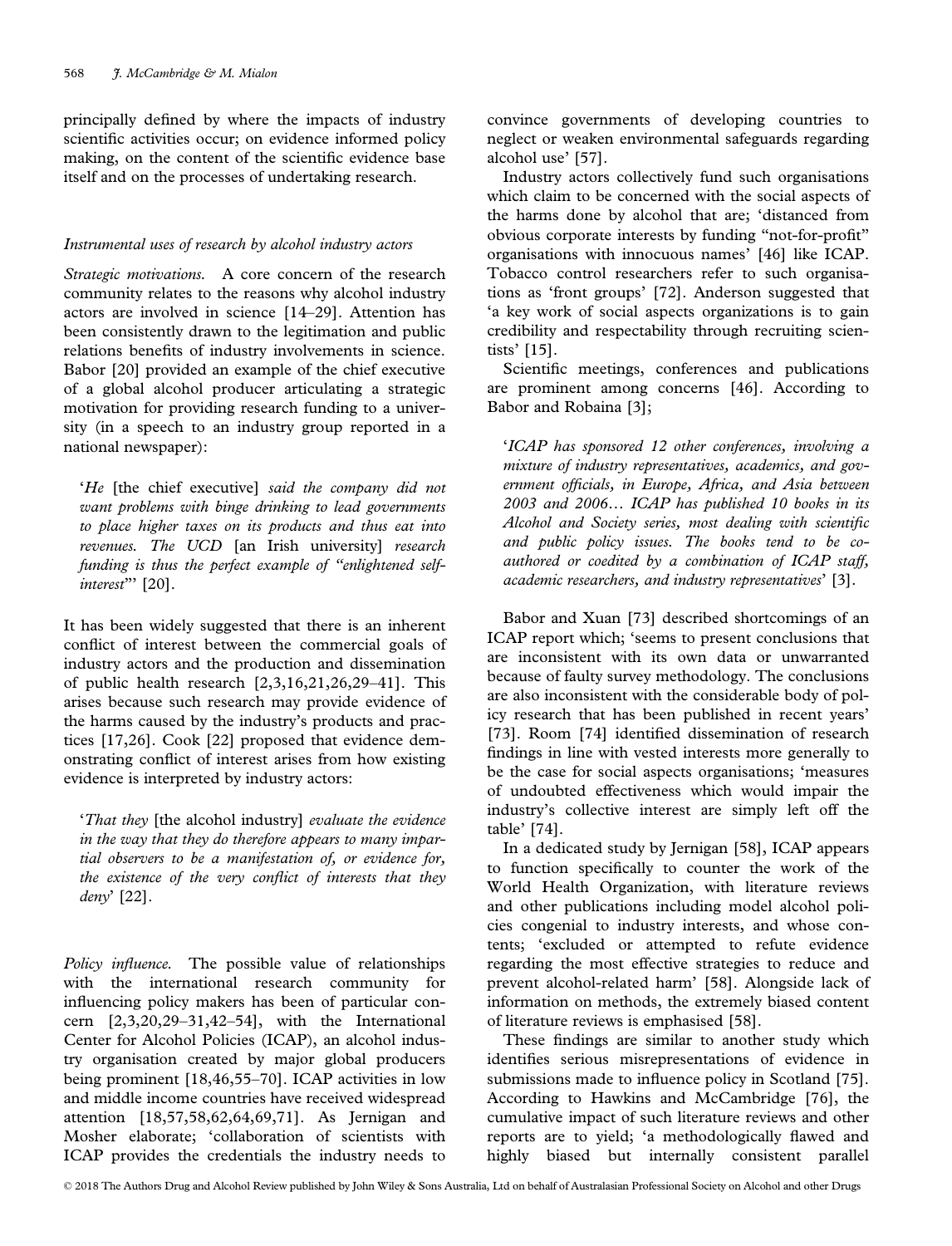literature to the international peer-reviewed scientific literature' [76].

Critical attention has been directed at other industryfunded books and reports which have apparently been commissioned for the purposes of policy influence. For example, Edwards and Savva [77] drew attention to the lack of any declaration of industry sponsorship in one book. Alcohol industry-funded think tanks have collaborated with, or commissioned reports from, academic sources which appear designed to influence policy debates [76,78]. For example, Jackson and Kypri [79] critiqued a report by an anthropologist funded by a New Zealand alcohol producer which reached the unlikely conclusion that alcohol consumption is not responsible for night-time violence.

This review has identified, however, only a small number of research studies of instrumental uses of research, including those pertaining to social aspects organisations and activities at the science/policy interface (see Table 1).

### Alcohol industry funding as a source of bias

In the first narrative literature review on the subject of alcohol industry activity in science, Babor [2] identified the following as concerns, almost all of which relate to use of funding: (i) Sponsorship of research funding organisations; (ii) direct financing of university-based scientists and centres; (iii) studies conducted through contract research organisations; (iv) research conducted by trade organisations and social aspects/public relations organisations; (v) efforts to influence public perceptions of research, research findings and alcohol policies; (vi) publication of scientific documents and support of scientific journals; and (vii) sponsorship of scientific conferences and presentations at conferences [2].

The nature of bias induced by research funding is considered here to have deleterious impacts at the levels of the individual research study [2,3,16,17,21, 26,32,36,59,66,67,73,74,80–92]. Bias could also have broader adverse impacts on research topic areas, research agendas, individual researchers, as well as institutions such as universities, academic conferences and societies and journals [2,3,15,16,18,25,26,29, 37,38,41,42,46,51,52,56,59,61,64–66,78,80,81,87,89, 93–105].

Funding effects on research studies, topic areas and research agenda setting. Smith suggested that; "bias is subtle and pervasive" [91] in funding effects, and by extension that the mechanisms are complex and may be difficult to detect. McCambridge and Hartwell [85] noted; 'the lack of prior quantitative study of the alcohol industry's possible involvement in subversion of science is somewhat surprising in view of the evidence available on the effects of funding by other industries' [85]. Andreasson and McCambridge [16] suggested that; 'in addition to the potential for bias in the design, conduct, and reporting of research, industry funding for a particular topic may or may not be selected for scientific reasons. To the extent that funding for a particular research question is dictated by commercial reasons, it is likely to alter the research agenda' [16]. Other scientists also address cumulative bias on topic areas and resulting agenda setting [25,46,56,80,86,99]. According to Stein [37], 'industry only provides funding for certain kinds of issue, and fails to address many key research and policy questions' [37]. It should be remembered that these data are expressed views, rather than the findings of empirical research.

Biasing the work of individual researchers. A 1985 BMJ editorial noted the potential of research funding to; 'buy off an influential and articulate opponent' [21] attesting to blunt impacts on individual researchers. Babor and Miller [32] described that; 'conflicts of interest can further influence behaviour by imposing a "sense of indebtedness", and thereby the obligation to reciprocate' [32]. Babor and Robaina [3] placed this concern within career contexts; 'investigators who receive funds are typically at an early stage of their medical or scientific careers' [3].

Catford [81] noted the capacity of funding to; 'create a dependence on this form of research funding which may then inhibit other independent research and inquiry' [81], which together with the psychological effects suggests the possibility of cumulative impacts on individual researchers over time, presumably which only become serious for a small minority of all recipients of funding. Such effects on individuals may be considered to reinforce, and be reinforced by, cumulative bias impacts on topic areas and research agendas.

Funding effects on institutions: universities, journals and academic societies. Attention has been drawn to the possible effects of funding on a range of institutions, including the blurring of institutional boundaries. For example, Pinsky and Laranjeira [47] have described how in Brazil; 'the industry has also begun recruiting alcohol researchers into its ranks by donating funds to an apparently independent university-based nongovernmental organization (NGO)' [47]. Similarly, Babor and Robaina [3] identified a close relationship between; 'the International Scientific Forum on Alcohol Research…an undertaking of Boston University's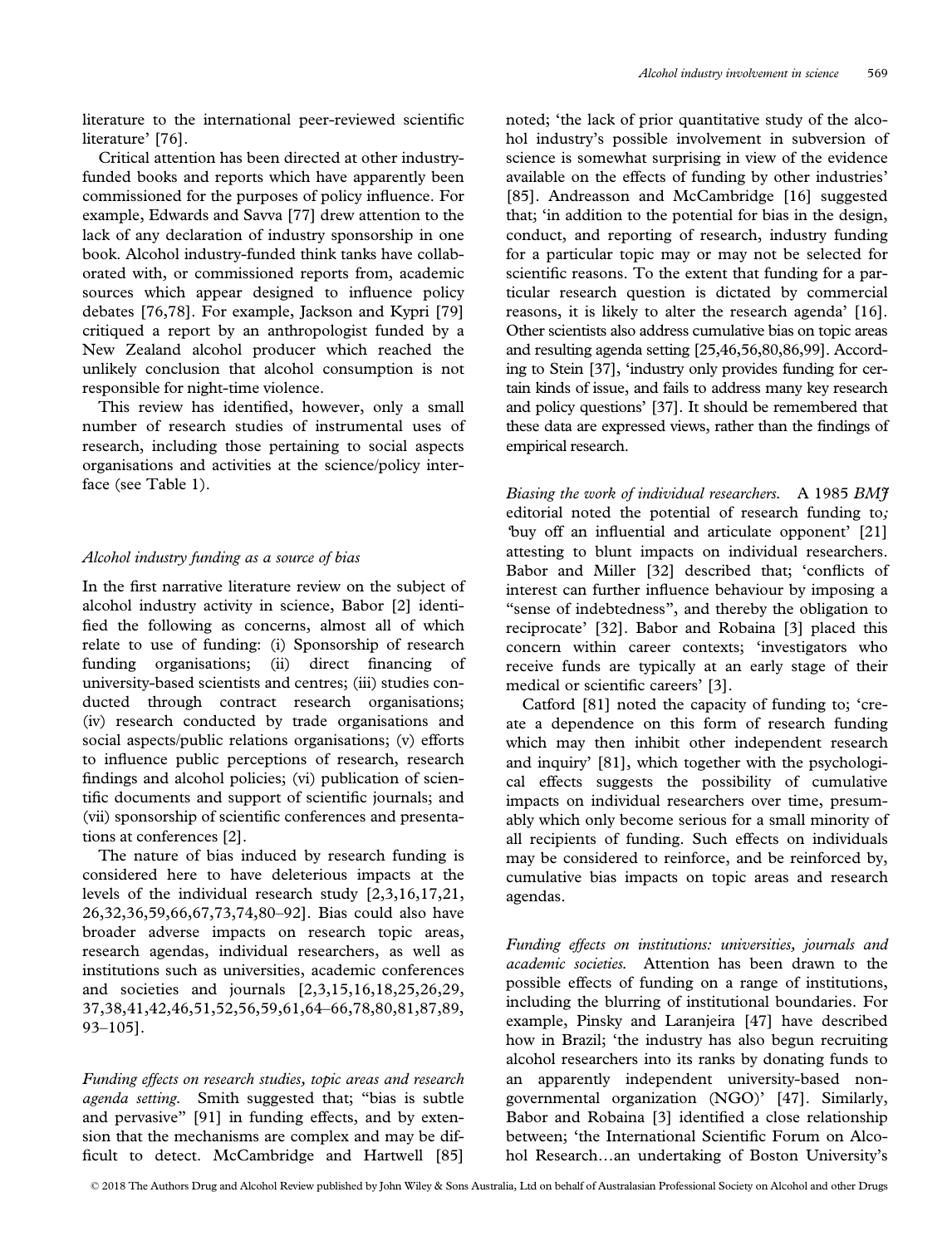| Study                    | Stated aims                                                                                                                                                                                                                                                                                 | Study design             | Key author findings                                                                                                                                                                                                                                                                                                                                                                                                                                                                                                                                                                                                                                                                           | Notes on risk of bias                                                                                                                                                                                                                                                                                                                                                                                                                          |
|--------------------------|---------------------------------------------------------------------------------------------------------------------------------------------------------------------------------------------------------------------------------------------------------------------------------------------|--------------------------|-----------------------------------------------------------------------------------------------------------------------------------------------------------------------------------------------------------------------------------------------------------------------------------------------------------------------------------------------------------------------------------------------------------------------------------------------------------------------------------------------------------------------------------------------------------------------------------------------------------------------------------------------------------------------------------------------|------------------------------------------------------------------------------------------------------------------------------------------------------------------------------------------------------------------------------------------------------------------------------------------------------------------------------------------------------------------------------------------------------------------------------------------------|
| Babor and<br>Xuan [73]   | 'Compare two ()<br>examples of survey<br>research published in<br>the grey literature', one<br>published by the World<br>Health Organization<br>and the other by the<br>International Center for<br>Alcohol Policies, a<br>social aspect<br>organisation funded by<br>the alcohol industry. | Documentary<br>analysis. | 'Although the two studies share<br>a similar survey methodology<br>and common policy aims, the<br>findings and conclusions are<br>very different'. () 'In the case<br>of the ICAP survey, we have<br>identified significant<br>methodological and inferential<br>flaws in the current report that<br>would preclude meaningful<br>comparisons with data collected<br>in the future'.                                                                                                                                                                                                                                                                                                          | The designs of both surveys<br>mean that study findings are.<br>susceptible to multiple forms<br>of bias. The ICAP survey<br>reaches conclusions which the<br>authors of this study note are<br>inconsistent with its own data.<br>The documentary analysis<br>identifies key biases, though<br>the nature of this study means<br>that an assessment of risk of<br>bias would require<br>examination of the survey<br>reports, for example, to |
| Babor [2]                | 'Evaluate the ethical,<br>professional and<br>scientific challenges that<br>have emerged from<br>industry involvement in<br>alcohol science'.                                                                                                                                               | Narrative<br>review.     | 'Industry involvement in<br>alcohol science was identified in<br>seven areas: (i) sponsorship of<br>research funding organisations;<br>(ii) direct financing of<br>university-based scientists and<br>centres; (iii) studies conducted<br>through contract research<br>organisations; (iv) research<br>conducted by trade<br>organisations and social aspects/<br>public relations organisations;<br>(v) efforts to influence public<br>perceptions of research,<br>research findings and alcohol<br>policies; (vi) publication of<br>scientific documents and<br>support of scientific journals;<br>and (vii) sponsorship of<br>scientific conferences and<br>presentations at conferences'. | address comprehensiveness.<br>This study gathers and<br>evaluates data from a wide<br>range of different primary and<br>secondary sources. As such it<br>is not designed in ways that<br>permit direct assessment of<br>risk of bias. This study offers a<br>key statement of possible<br>targets for future research.<br>These comments apply also to<br>the later update of this study<br>by Babor & Robaina (2013).                         |
| Jernigan [58]            | 'Document strategies<br>used by alcohol<br>producers to influence<br>national and global<br>science and policy'.                                                                                                                                                                            | Case study.              | 'Their strategies include<br>producing scholarly<br>publications with incomplete,<br>distorted views of the science<br>underlying alcohol policies;<br>pressuring national and<br>international governmental<br>institutions; and encouraging<br>collaboration of public health<br>researchers with alcohol<br>industry-funded organisations<br>and researchers'.                                                                                                                                                                                                                                                                                                                             | This study gathers and<br>evaluates data from a wide<br>range of different primary and<br>secondary sources. As such it<br>does not lend itself to direct<br>assessment of risk of bias.<br>This study offers a key<br>statement of possible targets<br>for future research and<br>monitoring.                                                                                                                                                 |
| Babor and<br>Robaina [3] | '[Explore] the emerging<br>relationships among the<br>alcohol industry,<br>academic medicine, and<br>the public health<br>community in the<br>context of public health<br>theory dealing with<br>corporate social<br>responsibility'.                                                       | Narrative<br>review.     | 'The alcohol industry has<br>intensified its scientific and<br>policy-related activities under<br>the general framework of<br>corporate social responsibility<br>initiatives, most of which can be<br>described as instrumental to the<br>industry's economic interests'.                                                                                                                                                                                                                                                                                                                                                                                                                     | This study gathers and<br>evaluates data from a wide<br>range of different primary and<br>secondary sources. As such it<br>is not designed in ways that<br>permit direct assessment of<br>risk of bias. This study offers a<br>key statement of possible<br>targets for future research.<br>These comments apply also to<br>the earlier version of this<br>review by Babor (2009).                                                             |

|  |  |  |  |  |  | Table 1. Research studies <sup>†</sup> included within this systematic review |  |
|--|--|--|--|--|--|-------------------------------------------------------------------------------|--|
|--|--|--|--|--|--|-------------------------------------------------------------------------------|--|

(Continues)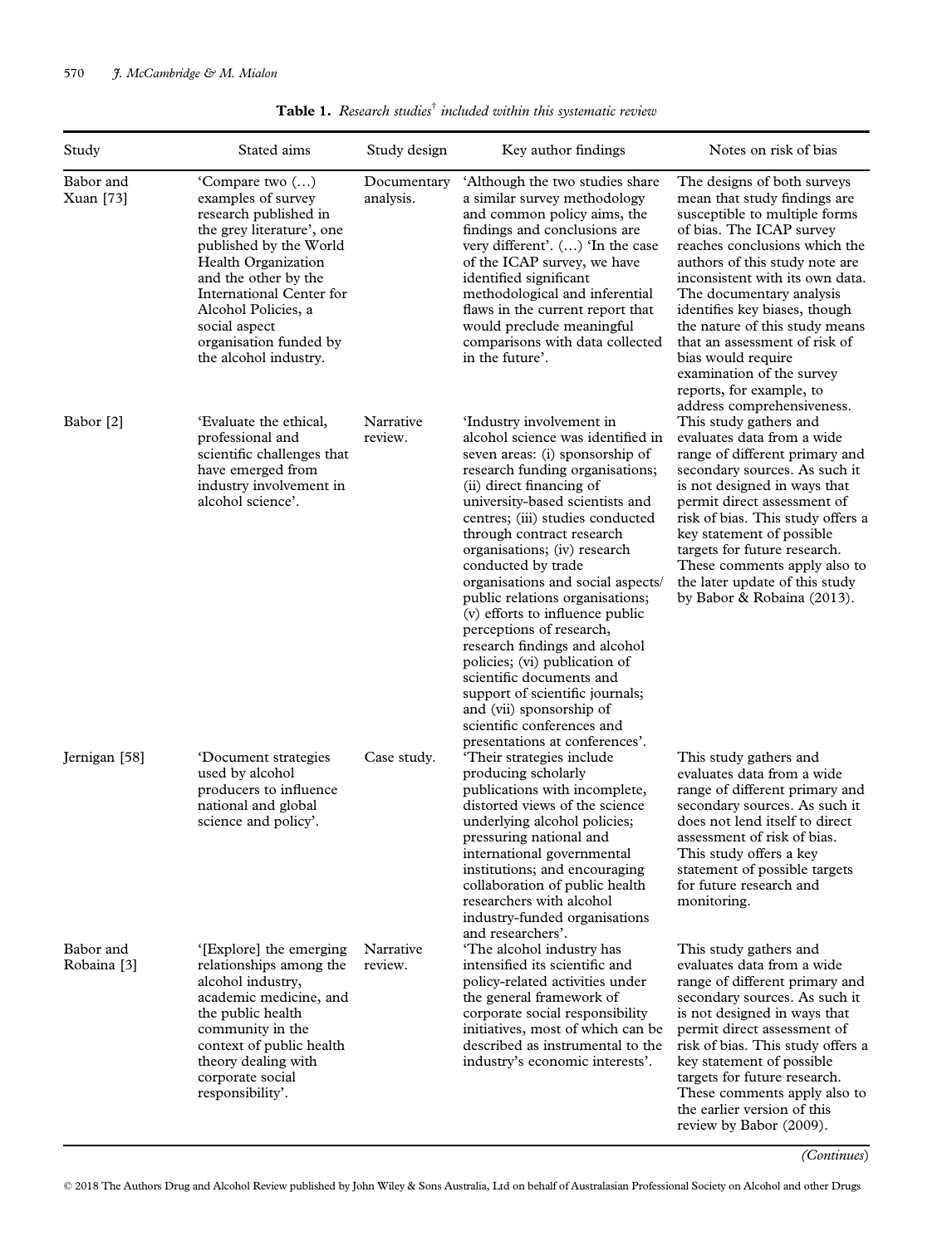| Study                           | Stated aims                                                                                                                                                                                                                                                  | Study design                                                | Key author findings                                                                                                                                                                                                                                                                                                                                                                                                                                                                                       | Notes on risk of bias                                                                                                                                                                                                                                                                                                                                                                                                                                                |
|---------------------------------|--------------------------------------------------------------------------------------------------------------------------------------------------------------------------------------------------------------------------------------------------------------|-------------------------------------------------------------|-----------------------------------------------------------------------------------------------------------------------------------------------------------------------------------------------------------------------------------------------------------------------------------------------------------------------------------------------------------------------------------------------------------------------------------------------------------------------------------------------------------|----------------------------------------------------------------------------------------------------------------------------------------------------------------------------------------------------------------------------------------------------------------------------------------------------------------------------------------------------------------------------------------------------------------------------------------------------------------------|
| McCambridge<br>et al. [75]      | 'Examine how research<br>evidence is used in<br>alcohol industry<br>submissions made to a<br>Scottish Government<br>consultation in 2008 to<br>advocate policies in line<br>with their commercial<br>interests'.                                             | Documentary<br>analysis/<br>case study.                     | Industry actors consistently<br>oppose the approaches found in<br>research to be most likely to be<br>effective at a population level<br>without actually engaging with<br>the research literature in any<br>depth. Strong evidence is<br>misrepresented and weak<br>evidence is promoted.<br>Unsubstantiated claims are<br>made about the adverse effects<br>of unfavoured policy proposals<br>and advocacy of policies<br>favoured by industry is not<br>supported by the presentation<br>of evidence'. | This study analyses data from<br>a clearly identifiable set of<br>documents pertaining to a<br>globally important juncture in<br>national alcohol policy<br>development. There are few<br>details provided of the analytic<br>methods used, or of any<br>conceptual framework used to<br>interpret the results.<br>Assessment of risk of bias<br>draws attention to these<br>reporting limitations.                                                                  |
| Hawkins and<br>McCambridge [76] | '[Examine] how<br>SABMiller engaged the<br>think tank Demos to<br>produce reports on<br>binge drinking, which<br>were heavily promoted<br>among policymakers at<br>crucial stages in the<br>development of the UK<br>government's 2012<br>alcohol strategy'. | Case study.                                                 | The perceived independence of<br>an influential think tank was<br>used to promote industry<br>interests in tactics similar to<br>those of transnational tobacco<br>corporations'.                                                                                                                                                                                                                                                                                                                         | This case study examines<br>particular reports produced by<br>a think tank funded by an<br>alcohol company, and focuses<br>on the events surrounding<br>their publication, within the<br>context of a controversial<br>period in alcohol policy. The<br>study relies on multiple data<br>sources that are triangulated,<br>though there is little<br>theoretical data provided. The<br>study design does not lend<br>itself to direct assessment of<br>risk of bias. |
| McCambridge [85]                | '[Examine] whether<br>findings of alcohol's<br>protective effects on<br>cardiovascular disease<br>may be biased by<br>industry funding'.                                                                                                                     | Secondary<br>meta-analysis<br>of systematic<br>review data. | 'This study gives no specific<br>grounds for concern that<br>alcohol industry funding has<br>biased what is known about the<br>protective effects of alcohol on<br>cardiovascular disease, apart<br>from with regard to stroke. Our<br>investigation provides evidence<br>that findings from studies<br>evaluating associations between<br>alcohol consumption and<br>incident stroke vary<br>considerably according to<br>whether or not there is concern                                                | The systematic review context<br>of this study provides various<br>key assurances about risk of<br>bias. There are specific<br>concerns, however, declared<br>by the authors about the<br>adequacy of the<br>correspondence and online<br>data collection methods used<br>for identification of industry<br>funding. This is quite likely to<br>be biased in ways which are<br>complex, through incomplete<br>identification of funding.                             |
| Avery et al. [119]              | 'Examine all alcohol<br>industry submissions<br>to assist in<br>understanding how<br>those with vested<br>interests contribute to<br>policy development'.                                                                                                    | Documentary<br>analysis.                                    | about industry funding'.<br>'Alcohol industry submissions<br>sought to undermine<br>community concern, debate the<br>evidence, promote ineffective<br>measures which are no threat to<br>the profit margins and attack<br>independent health<br>professionals and researchers'.                                                                                                                                                                                                                           | This study analyses data from<br>a clearly identifiable set of<br>documents pertaining to an<br>important alcohol policy issue.<br>Appropriate analytic methods<br>are used, and find little depth<br>to the data presented. There<br>are data adequacy and<br>generalisability concerns.                                                                                                                                                                            |

Table 1. (Continued)

(Continues)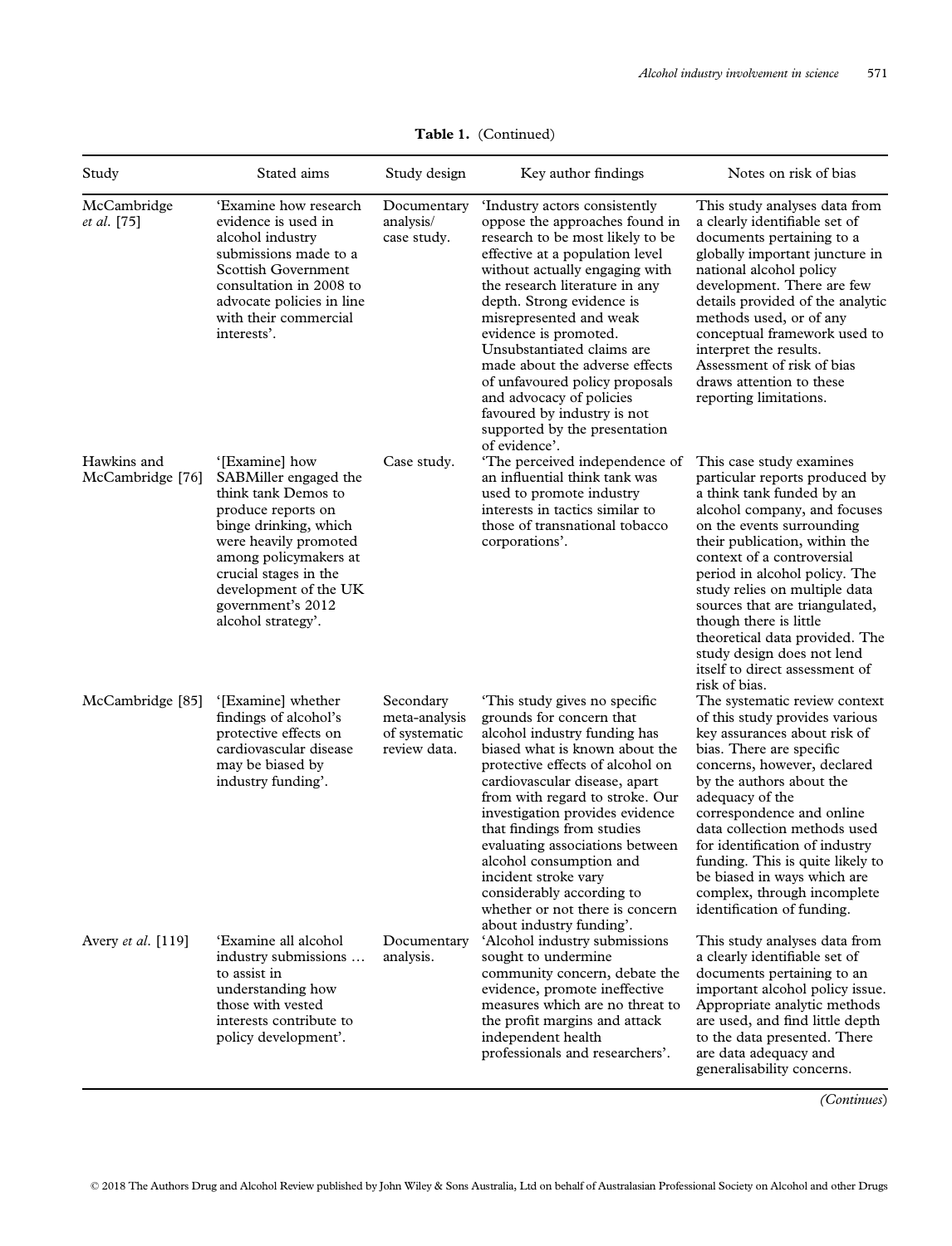| Study        | Stated aims                                                                                                                                                                                                                                                            | Study design             | Key author findings                                                                                                                                                                                                                                                                                                                             | Notes on risk of bias                                                                                                                                                                                                                                                                                                 |
|--------------|------------------------------------------------------------------------------------------------------------------------------------------------------------------------------------------------------------------------------------------------------------------------|--------------------------|-------------------------------------------------------------------------------------------------------------------------------------------------------------------------------------------------------------------------------------------------------------------------------------------------------------------------------------------------|-----------------------------------------------------------------------------------------------------------------------------------------------------------------------------------------------------------------------------------------------------------------------------------------------------------------------|
| Jackson [79] | 'A critique [of a report]<br>commissioned by the<br>alcohol producer Lion<br>Pty Limited, which<br>consisted of an<br>anthropological<br>investigation into<br>aggression and<br>violence], addressing<br>key claims with<br>reference to the<br>scientific evidence'. | Documentary<br>analysis. | In our view, the report lacks<br>credibility as a piece of<br>independent academic research,<br>failing to present a balanced<br>appraisal of the relevant<br>literature. Dr. Fox overstates<br>the effectiveness of liquor<br>accords, social marketing and<br>alcohol education and<br>underplays the causal role of<br>alcohol in violence'. | This study analyses a specific<br>industry-funded report<br>designed to influence policy in<br>the context of the scientific<br>literature. There is not a<br>statement of the analytic<br>methods used. This study is<br>not designed in ways that<br>lends itself to straightforward<br>assessment of risk of bias. |

Table 1. (Continued)

† Studies are defined as reports of data collection or analysis designed to address specific research questions or objectives.

Institute of Lifestyle and Health jointly with Alcohol in Moderation, a UK [social aspects] organization' [3]. They suggest that; 'industry funding has become a contentious issue at some universities…because of the potential for conflict of interest' [3]. Others have suggested possible funding effects on prestigious universities [16,58,76].

Babor et al. [17] reported on the resignation of the editor of the journal Alcohol and Alcoholism, citing interference by industry funders in the editorial work of the journal, which at the time was supported by industry funding. Babor and Robaina [3] identified how industry payments to journals to produce special issues can become vehicles of dissemination.

There are a range of concerns articulated about industry funding of academic conferences, in addition to those events organised by industry actors themselves. For example, Saitz [101] pointed out that the Research Society on Alcoholism meetings, the world's largest scientific conferences on alcohol, are supported by industry funding. Conference organisers and academic societies in receipt of industry funding such as the International Council on Alcohol and Addictions [106] and the International Society of Addiction Medicine [107] have defended their procedures against suggestions of bias.

This review identifies only three studies of bias in academic research comprising two narrative literature reviews of the various issues covered in this section [2,3], and one meta analytic study [85]. See Table 1 for details of main findings.

#### Other transgressions of basic scientific norms

One alcohol policy scientist summarised the criticism received from various industry actors as follows: 'they [the alcohol industry] are engaging with science but not with the scientific process - peer review, constructive discussion, balanced arguments, debate, critical appraisal of the totality of the evidence - so we're just responding to the same points over and over again' [78]. There are more specific expressions of concerns about impacts on the processes of science [2,3,17,20,32,44,73,74,76,78,84,98,107–109].

Deficits in peer review. Babor [20] described the award of substantial research funding to a research group by one alcohol company apparently without any peer review process. Foxcroft [84] agreed to peer review an ICAP report and found the process inadequate. Babor [2] noted that an application to the alcohol industry's dedicated research funding organisations; 'requires only a few pages of detail, in contrast to the extensive application process demanded by governmental funding agencies that support alcohol research in Europe and America' [2], calling into question the rigour of the decision-making process. Various authors [2,76,79] identify the conduct of studies without ethical approval.

Lack of transparency. There is a long history of lack of disclosure of industry funding by researchers. Jones [98] reminds us that the inventor of the Student's t-test; 'the statistician and chemist W. S. Gosset published important papers under the pseudonym "Student" because of various links he had with an industrial company, namely the Guinness brewery' [98]. This issue has given cause for concern for more than 20 years [17,110]. More recent concerns about lack of disclosure by researchers continue to be articulated [2]. This is despite the introduction of gradually more stringent standards for disclosure of conflicts of interest, both in addiction journals [111] and in the wider journal publishing sphere [112,113]. Babor and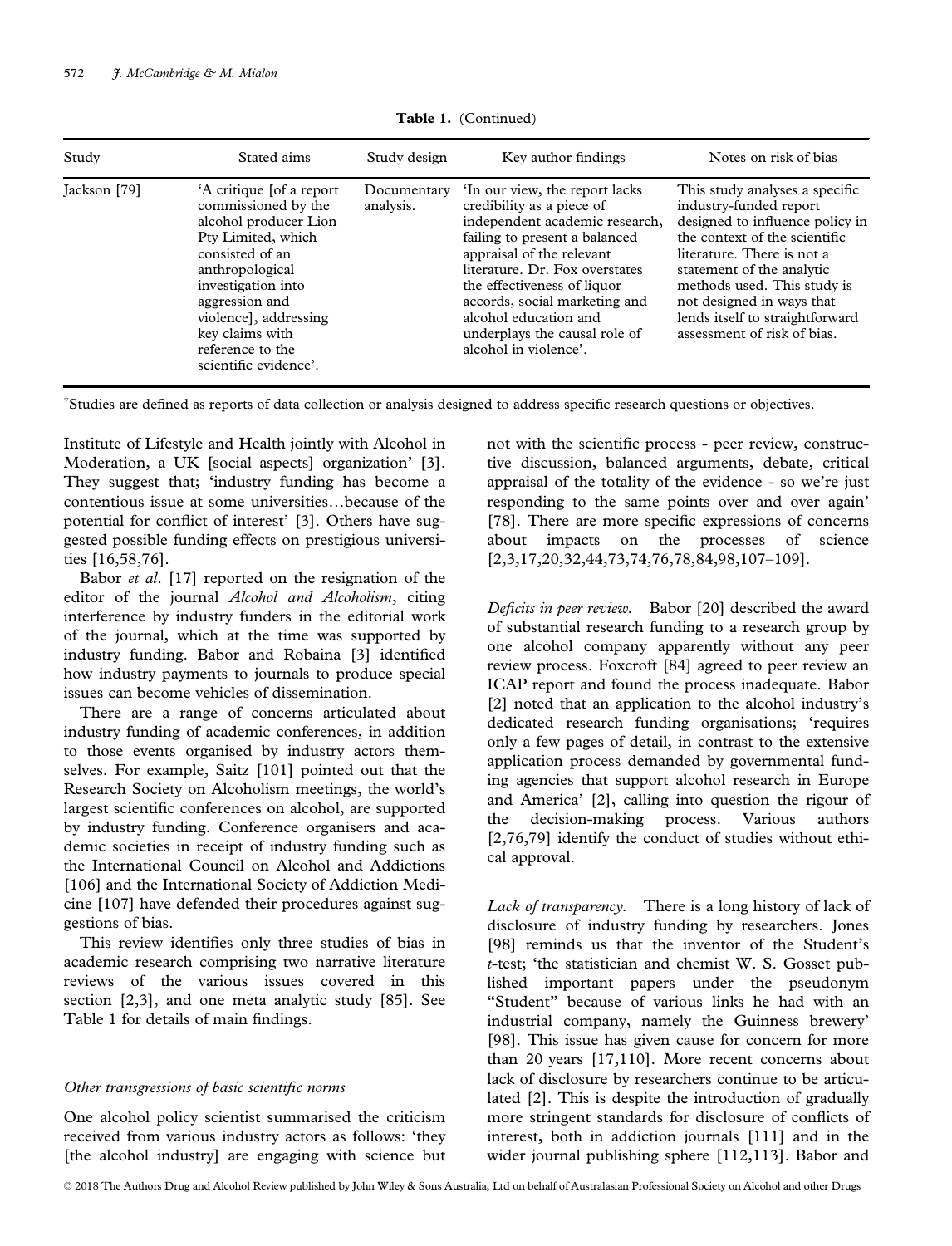Miller [32] described various difficulties in enforcing such policies among those who are reluctant to adhere to normative standards; 'The authors argued that the ICAP connection was not relevant to the topic of their research…A check of the organizations with which the authors were involved revealed a convoluted set of financial connections' [32]. They went on to suggest that disclosure procedures may not be achieving the intended purpose of promoting transparency [32]. Here again, social aspects organisations seem to play an important role, as demonstrated by the numerous references to the reports produced by ICAP [2,3,20,73,74,84,108,114].

Lack of trust. Room drew attention to the ways in which industry actors presented themselves; 'not as a representative of private corporate interests, but rather in two other guises. One is as a non-profit scientific entity acting on behalf of the common public good… The other guise is as a go-between or broker between public and private interests…as the "third party" bringing together private and public interests in a "global partnership"' [115].

According to Raw [65], for researchers inclined to work with alcohol industry actors, the risks involved centred around a lack of trust;

'The obvious danger of working in partnership with them is not being quite sure whose agenda you are working to, or whether the industry agenda is quite what they would like you to believe it is…the alcohol industry appears to have decided (like the tobacco industry) not to work with the independent public health science field, and instead develop their own disinformation research agenda. I think this makes it difficult to trust them' [65].

Uncollegiate attacks on researchers and research. Research that conflicts with vested interests is also attacked [2,3,17,20,24,30,44,96,116,117]. A repeatedly cited example [2,3,17,31,43,70,91,92,96,99,118], is a case revealed by a whistle-blower, involving an alcohol industry organisation, the Portman Group, in the year prior to the formation of ICAP. It sought to pay five academics large fees to produce anonymous critiques of a major World Health Organization summary of the alcohol policy evidence-base [91]. When writing to these academics, the director of the Portman Group suggested; 'I do not think that this book can be allowed to go unchallenged… it is in my opinion, unsatisfactory in the way it selects the evidence and draws conclusions from it. Results are reported and research cited selectively. Evidence which does not support the views expressed is frequently ignored. But I am far from an expert' [91]. This request was designed to undermine the consensus position statement of the world's leading alcohol policy scientists. Gmel et al. [44] describe a commissioned attack on their work by an academic without subject expertise presented at a press conference. There was also evidence of attacks on researchers in a study of submissions made to a public consultation [119].

Similarities in science involvements across industries. Parallels are drawn between apparent similarities in the tactics of the alcohol industry and of other industries, most notably the tobacco industry [18,24,34,54,58,85,96,120–122]. To explain this, Jernigan identified the influence of tobacco company ownership of a major beer producer in the establishment of ICAP [58].

# Opposing views to articulated concerns

As might be expected, there are a range of views within the research community about the issues analysed here. In contrast to the various concerns discussed previously, there are also opposing views which are much less frequently articulated but may provide material with which to question the validity of those concerns [27,55,106,107,123–151].

A simplistic and unhelpful dualism. The most commonly expressed views are that the concerns are over simplistic and create a moralistic dichotomy, containing value judgements that are not made explicit. This is succinctly articulated by Chafetz [124] as a 'good guys—bad guys' narrative. Davies and Rotgers identify an implication; 'that some research ("virtuous" research) is value-free, uncompetitive and not conflicted, whereas "commercial" research is uniquely plagued by those things' [127]. Davies and Rotgers go on to articulate that such an approach is inherently divisive; 'we fear an increasing number of witch-hunts involving people whose research we do not like for ideological reasons that have nothing to do with their science' [127]. Fillmore and Roizen [55] regard the concerns as a 'campaign to marginalize beverage industry involvement in alcohol science' [55].

Controversies and doubts. Concerns about industry funding or other behaviour often centre on episodes of controversy (see Table 2). Some researchers regard the risks or problems as being over-stated, and cite their own experience of unproblematic alcohol industry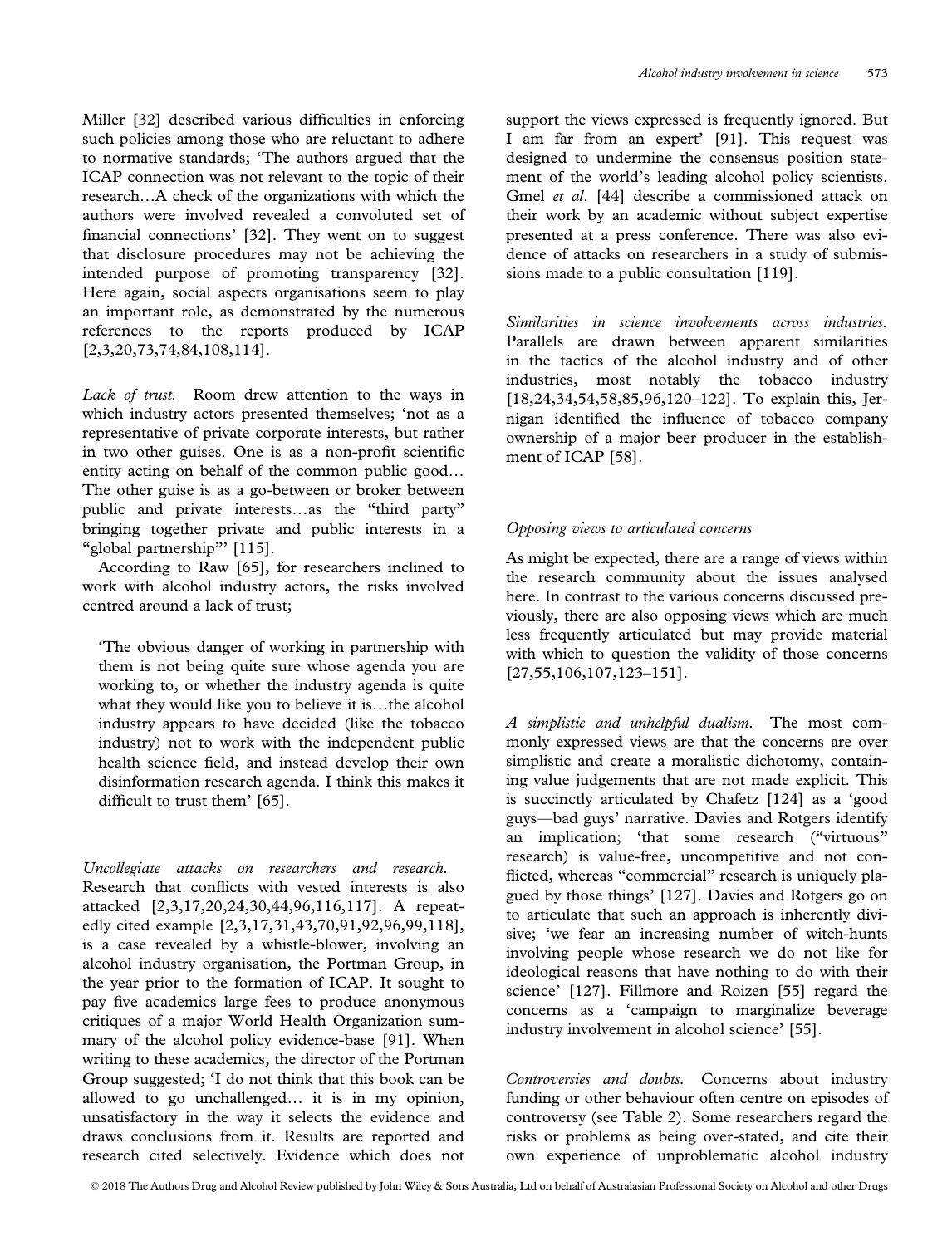| Index publication         | Nature of the discussion/controversy                                                                                                                                                                                                                                                                                                                                                                                                 | Number of other inclusions in<br>this review <sup>†</sup> and references |
|---------------------------|--------------------------------------------------------------------------------------------------------------------------------------------------------------------------------------------------------------------------------------------------------------------------------------------------------------------------------------------------------------------------------------------------------------------------------------|--------------------------------------------------------------------------|
| Wallack [48]              | The index publication is a statement of concerns<br>regarding alcohol industry strategies, including some<br>material on science, as well as on policy. Issues discussed<br>in associated records include evidence showing that<br>drinking in moderation may have positive effects on<br>health, and the relationship between the research                                                                                          | 4 [134,138,140,150]                                                      |
| Edwards et al. [28]       | community and the alcohol industry.<br>This is a discussion about ethical issues in science in the<br>addiction field, with some comments about the possible<br>influence exerted by the industry. Associated records are<br>supportive of a policy that would require researchers to<br>disclose their conflicts of interest, and comments were<br>made about the benefits this could have beyond research,<br>including on policy. | 4 [36,45,80,90]                                                          |
| Babor et al. [17]         | This is a discussion and statement of key concerns about<br>the alcohol industry's involvement in alcohol research.<br>Associated records discuss the nature of relationships<br>between researchers and the alcohol industry, and about<br>the links between research and economic and political<br>interests.                                                                                                                      | 9 [24,83,94,106,121,124,144,160,165]                                     |
| Plant et al.[89]          | This is a discussion about ethical issues in alcohol<br>research, including the potential influence of funders on<br>researchers, with proposed guidelines and procedures to<br>follow.                                                                                                                                                                                                                                              | 2 [98,159]                                                               |
| Hannum [131]              | Dissemination of the Dublin principles of cooperation<br>between the alcohol industry and researchers, developed<br>by a group of experts convened by ICAP and the National<br>College of Industrial Relations of Ireland.                                                                                                                                                                                                           | 4 [132,152-154]                                                          |
| McCreanor <sup>[46]</sup> | This describes concerns about the strategies used by<br>ICAP, a social aspects organisation funded by the alcohol<br>industry, to influence alcohol policy. Associated records<br>further discuss the involvement of the alcohol industry in<br>science and policy. Perspectives from different countries<br>are presented, and links with other industries are also<br>described.                                                   | 17 [18,55-57,59-68,129,133,137]                                          |
| Edwards et al.[77]        | This is a statement of concerns about, the process through<br>which a book was submitted to the journal <i>Addiction</i> ,<br>where the editor failed to mention that it was funded by<br>the alcohol industry. Two of the related records nuance<br>these concerns. There is also a discussion about the links<br>between ILSI and the tobacco industry.                                                                            | 3 [103,135,148]                                                          |
| James [38]                | This identifies threats to scientific integrity posed by<br>public private initiatives in which the industry is involved,<br>with a focus on ILSI. Further discussion focuses on the<br>appropriate roles of researchers and the research<br>community, if any, when interacting with the alcohol<br>industry.                                                                                                                       | 2 [115,181]                                                              |
| Foxcroft [84]             | This is an account of the deficiencies in the peer reviewed<br>process for a report produced by ICAP. Associated<br>records discuss the political use of such reports by ICAP,<br>and about its influence on policy more broadly. They also<br>question the nature of relations between researchers and<br>the industry.                                                                                                             | 4 [15,69,74,156]                                                         |
| Edwards et al. [43]       | This editorial presents criticism of the appointment of the<br>Chief Executive of the Portman Group to the Board of the<br>Alcohol Education and Research Council by the British                                                                                                                                                                                                                                                     | 6 [22,42,97,100,166,169]                                                 |

Table 2. Key discussions on the alcohol industry and science including controversies

(Continues)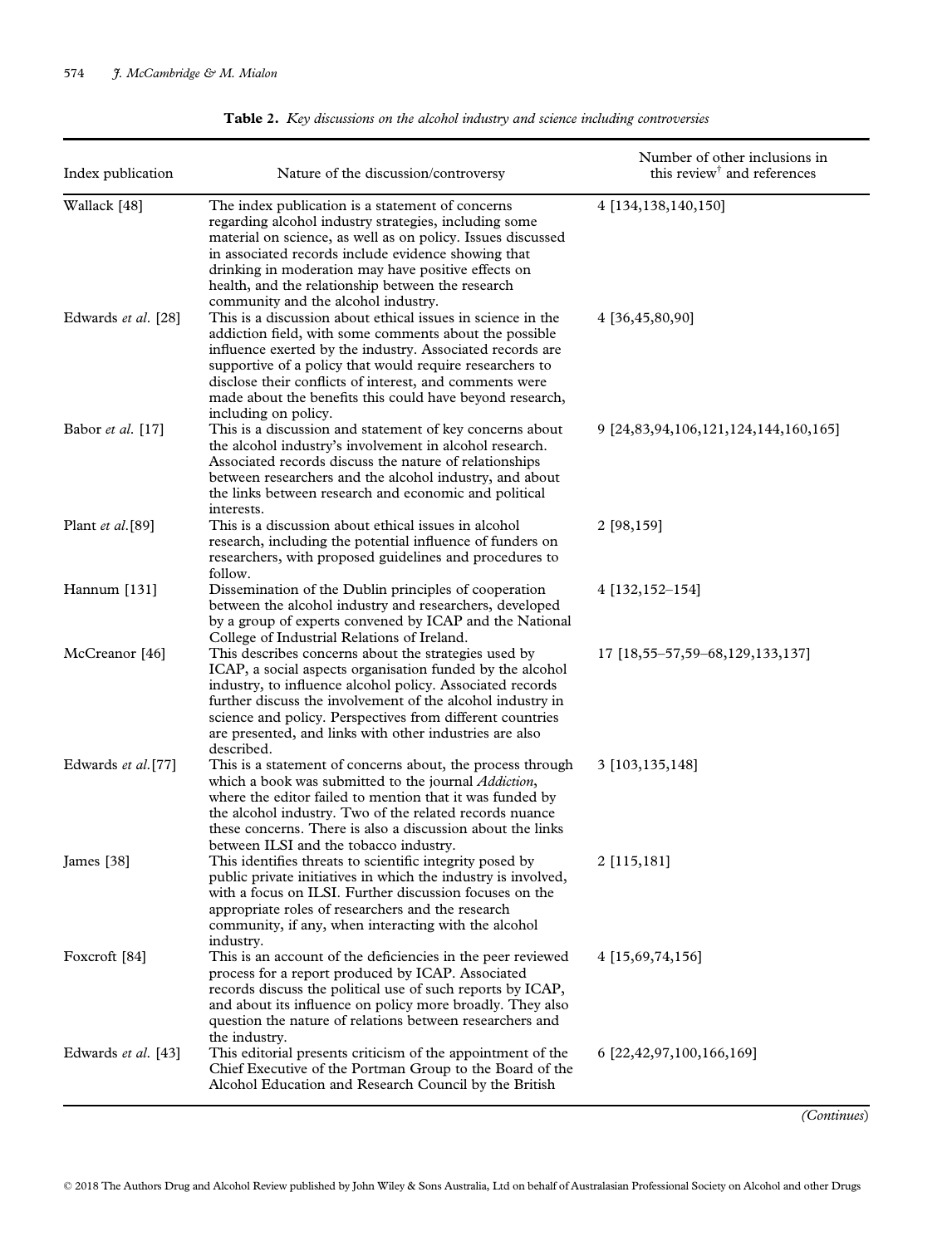|  |  |  | <b>Table 2.</b> (Continued) |
|--|--|--|-----------------------------|
|--|--|--|-----------------------------|

| Index publication                  | Nature of the discussion/controversy                                                                                                                                                                                                                                                                                                                                                                                               | Number of other inclusions in<br>this review <sup>†</sup> and references |
|------------------------------------|------------------------------------------------------------------------------------------------------------------------------------------------------------------------------------------------------------------------------------------------------------------------------------------------------------------------------------------------------------------------------------------------------------------------------------|--------------------------------------------------------------------------|
|                                    | government. Associated records further discuss the<br>activities of the Portman Group and the conflicts of<br>interest and influence exerted by the alcohol industry on<br>research and policy.                                                                                                                                                                                                                                    |                                                                          |
| Adams [93]                         | This discussion identifies risks taken by public health<br>actors including the research community when receiving<br>money from the dangerous consumption industries, and<br>considers ways to assess these risks. Associated records<br>discuss conflict of interest in science, and the roles that<br>researchers could take in addressing these risks.                                                                          | 4 [25,47,86,155]                                                         |
| Caetano <sup>[51]</sup>            | This presents a critique of a book published by four<br>organisations including ICAP. Associated records explore<br>and debate about the political use of science by industry<br>actors.                                                                                                                                                                                                                                           | 2 [108,142]                                                              |
| Goozner et al.[111]                | Offers a common standard for conflict of interest<br>disclosure in addiction journals, with content on the<br>relations between researchers and the alcohol industry.<br>The contents are debated in the associated records. There<br>is also a broader discussion about conflicts of interest in<br>science.                                                                                                                      | 4 [30, 35, 127, 179]                                                     |
| Stenius and<br>Babor [26]          | A discussion and statement of concerns about the alcohol<br>industry's involvement in alcohol research, as well as<br>recommendations to minimize risks associated with<br>it. Accompanying discussions of the influence exerted by<br>the alcohol industry on science is provided in the<br>associated records.                                                                                                                   | 6 [53,82,128,130,143,149]                                                |
| Andreasson and<br>McCambridge [16] | A position statement from the International Network on<br>Brief Interventions for Alcohol & Other Drugs, is<br>presented which offers a critical view of research funding<br>by the alcohol industry. Associated records discuss the<br>role that industry could have in research, and its efforts to<br>influence science. Suggestions about alternative sources of                                                               | 5 [27, 34, 49, 146, 147]                                                 |
| Allamani and<br>Beccaria [39]      | funding are also provided.<br>A discussion about conflicts of interest in alcohol research<br>is provided. Associated records discuss ways to prevent<br>influence by alcohol industry actors in science, and<br>provide examples of researchers receiving funds or co-<br>operating with the industry. There is further discussion<br>about the potential reputational damage for scientists<br>working for or with the industry. | 5 [29, 40, 41, 54, 70]                                                   |

† Including direct interventions by industry actors. ICAP, International Center for Alcohol Policies; ILSI, International Life Sciences Institute.

funding as evidence [133,135]. There are doubts about the importance of giving attention to industry involvement in alcohol research, as it is suggested that there are bigger issues to do with research funding and the environment in which alcohol research takes place [128,130,143].

Finally, there are articulations of support for the 'Dublin Principles' [131,132,152–154], an ICAP initiative that sought to promote partnership working between the research community and industry actors, around the time that the addiction research community was itself developing the Farmington consensus on issues relating to journal publication standards including funding disclosure [123]. Some support for such partnerships was found in a survey of the research community [145]. Lemmens commented on his participation that; 'my conclusion at the end of the Dublin meeting was that the industry was not willing to accept any restrictions in their dealing with the research field' [70]. The views investigated here do not analyse industry actor interventions in controversies, which have more specific content and/or offer similar views to those previously described [125,126,129,134,136–142,144].

This review identified no published research studies designed to address issues raised by these opposing views, or in the previous section on transgressions of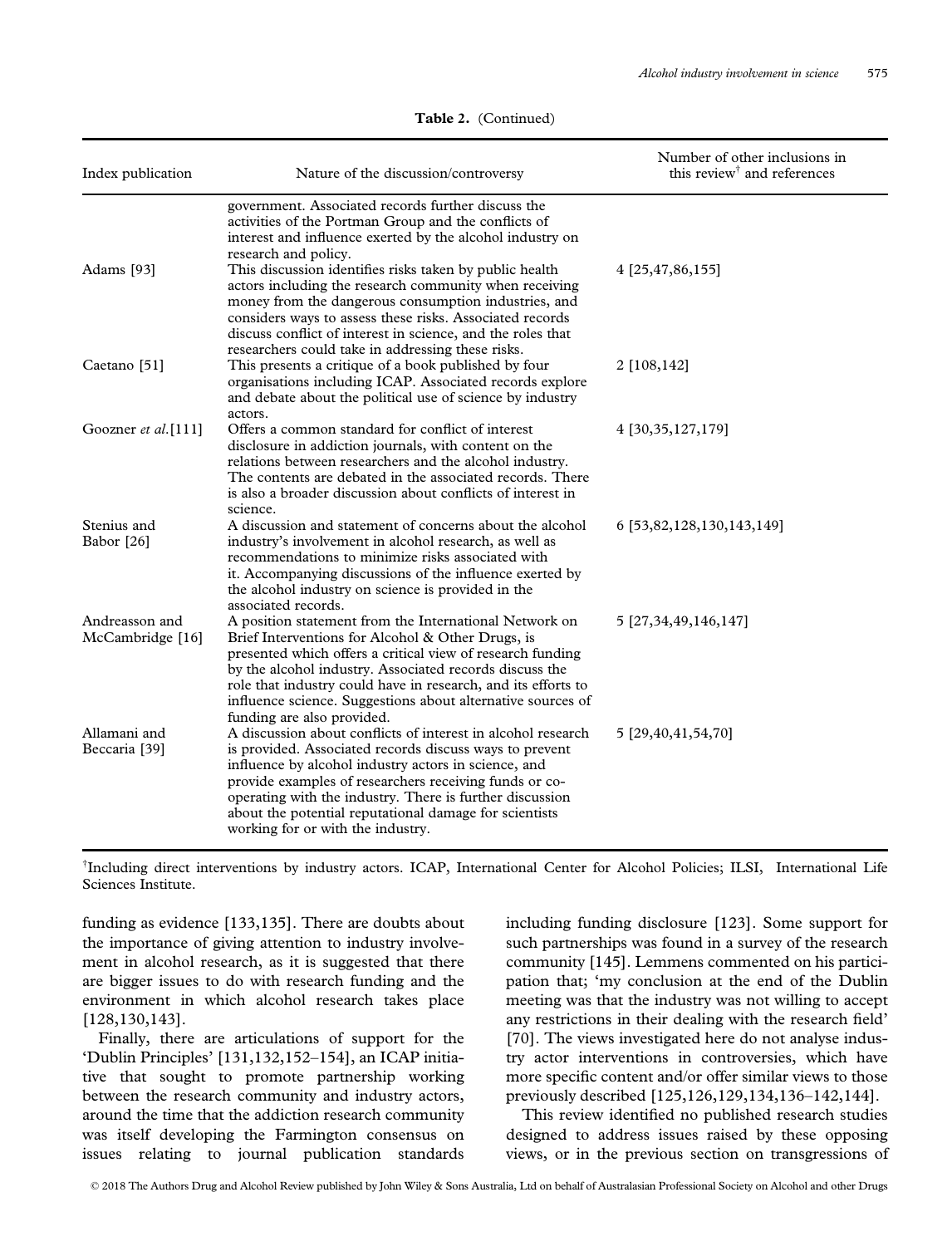scientific norms. Please note the following references cited here were not included in the review [72,80,112,113], and also that the following records [51,155–173] included in the review did not provide directly cited data.

# Discussion

The major contribution of this study is to clarify the nature of the concerns of the research community and to draw attention to the need for, and inform the detailed content of, further research. We identify three main bodies of concern. Firstly, there clearly is much concern about industry activities at the science/policy interface. Yet, there are few studies of this issue, despite the longevity of the expressions of concern. Secondly, alcohol industry funding as a source of bias in science is remarkably under-studied. Lastly, there are no dedicated studies of transgressions of scientific norms by industry actors, nor of the controversies that have arisen for more than two decades. The lack of attention to corporate actors within science studies has previously been noted as a major limitation of that literature [174]. The purposes and underpinning values of studies of the issues examined here should be explicit to limit scope for accusations of moralism. Methodologically rigorous studies may be capable of contributing to minimising the polarisation that exists in the alcohol research community with high quality empirical data which addresses appropriately the complexity of the issues involved. The need to do so was underscored by the member validation exercise, which suggests also that progress is possible.

It is important to give attention to the limitations of this study. This is a somewhat unusual systematic review, comprising a thematic analysis of documentary data which has been systematically gathered. It is quite possible that we will have missed data that should have been included, partly given the nature of the data being sought. We have also only included material which clearly presents data on the alcohol industry and science, not together with data on other industries or other domains [175]. Readers may assess the appropriateness of the analytic procedures and the trustworthiness of the resulting manifest themes directly. We do not elaborate conceptually on the latent thematic material or perform in-depth discourse analyses of the data. This study is also not designed to give equal coverage of the arguments used, but rather offers a summary of the perspectives of researchers as articulated in the included dataset, and an analysis of these views.

Study findings imply a need to: (i) study the involvement of industry actors in research, and how research is being used in alcohol policy making; (ii) make efforts to protect research integrity from cumulative and multi-layered forms of bias. ICAP has featured prominently among the concerns reviewed here, and this organisation has now been replaced with the International Alliance for Responsible Drinking (IARD) which makes no claim to be independent of industry interests [176], as did ICAP. IARD claims the Dublin Principles are its own [177], and it might be expected that IARD will similarly seek to influence scientific norms, partly in order to use research as a means of policy influence.

Research community concerns led to the conclusions reached in the CLARION Declaration [71,178], and also by the international brief interventions network, INEBRIA [16], that alcohol industry funding should be avoided. Industry funding will continue to be made available to scientists, however, and colleagues will continue to accept it. Perhaps more likely so in low and middle income countries where research funding is scarcer, and which are targeted for expansion by the alcohol industry [90,179].

The challenges identified appear to need to be addressed by agencies including journals, professional societies and universities [18,179,180]. They also require further study of any beneficial or deleterious consequences of industry involvement in research, including for example divisions within the alcohol research community, and also of measures to address concerns. The need for further research to be complemented by protection of research integrity has been previously identified [181].

Future attention to the alcohol industry and science may benefit from being placed in the context of broader programmes of research on corporations, public health and the science/policy interface, both making contributions to the wider science, and by being informed by it. Similarly, more sociological studies of how competing claims are advanced within the alcohol research community when the actions of corporate actors are implicated and contested may provide a complementary way forward. Multidisciplinary collaborations will be needed to achieve these aims [5,182]. Stronger science is the best way forward in response to concerns about corporate subversion of science.

# Acknowledgements

This work was supported by a Wellcome Trust Investigator Award in Humanities and Social Science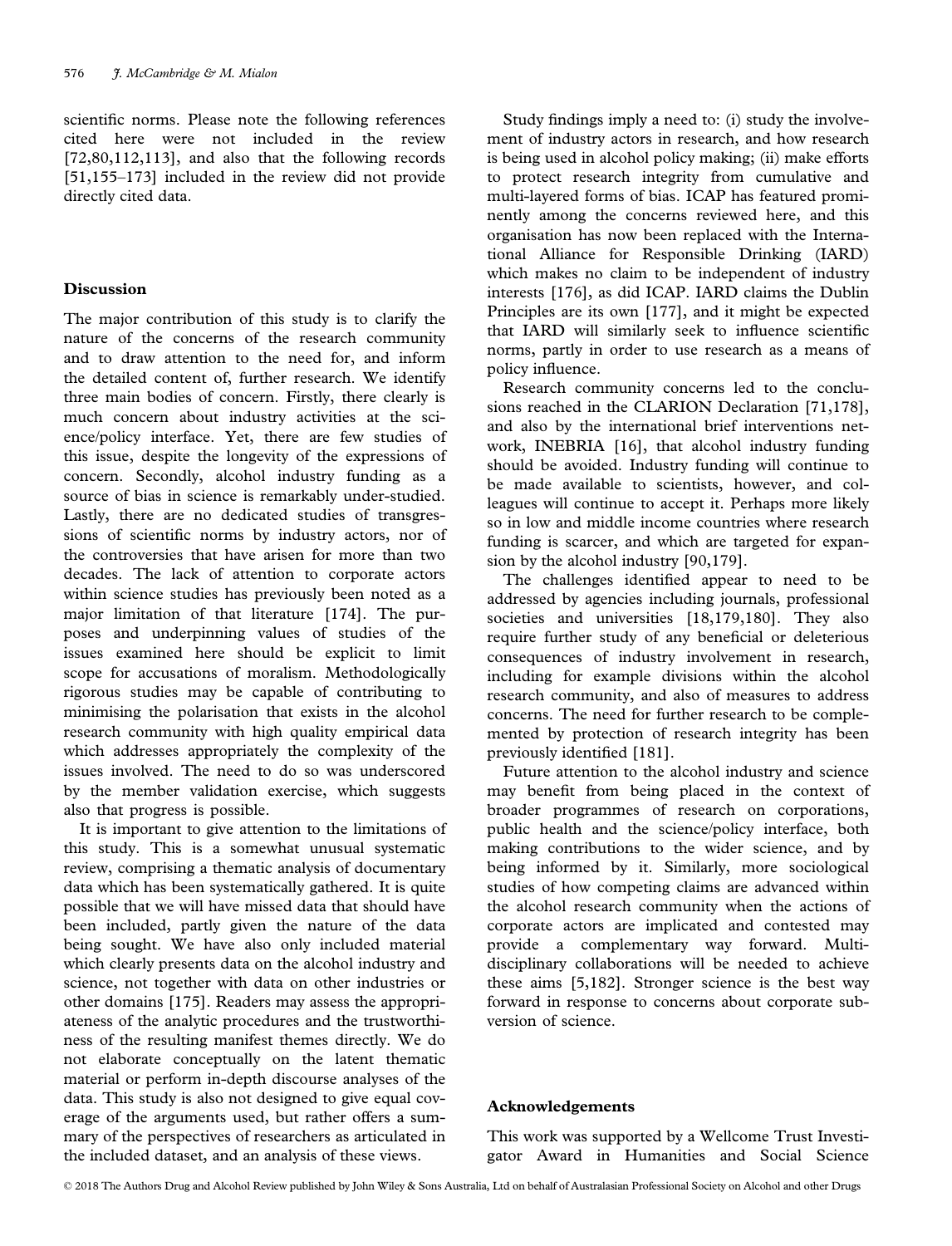$(200321/Z/15/Z)$  to IM. The funder is neither involved in the design of the review nor in the decision to publish this study. There are no conflicts of interest to declare.

#### References

- [1] Rabin RC. Is Alcohol Good for You? An Industry-Backed Study Seeks Answers. The New York Times, 3 July 2017.
- Babor TF. Alcohol research and the alcoholic beverage industry: issues, concerns and conflicts of interest. Addiction 2008;104:34–47.
- [3] Babor TF, Robaina K. Public health, academic medicine, and the alcohol industry's corporate social responsibility activities. Am J Public Health 2013;103:206–14.
- [4] Kearns CE, Glantz SA, Schmidt LA. Sugar industry influence on the scientific agenda of the National Institute of dental Research's 1971 National Caries Program: a historical analysis of internal documents. PLoS Med 2015;12:e1001798.
- [5] Moodie R, Stuckler D, Monteiro C, Sheron N, Neal B, Thamarangsi T, et al. Profits and pandemics: prevention of harmful effects of tobacco, alcohol, and ultra-processed food and drink industries. Lancet 2013;381:670–9.
- [6] Bero L. Industry sponsorship and research outcome: a Cochrane review. JAMA Intern Med 2013;173:580–1.
- [7] Lesser LI, Ebbeling CB, Goozner M, Wypij D, Ludwig DS. Relationship between funding source and conclusion among nutrition-related scientific articles. PLoS Med 2007;4:e5.
- [8] Bero L. Implications of the tobacco industry documents for public health and policy. Annu Rev Public Health 2003;24:267–88.
- [9] Bero LA. Tobacco industry manipulation of research. Public Health Rep 2005;120:200–8.
- [10] White J, Bero L. Corporate manipulation of research: strategies are similar across five industries. Stanford Law Pol Rev 2010;105:1–10.
- [11] Oreskes N, Conway EM. Merchants of doubt: how a handful of scientists obscured the truth on issues from tobacco smoke to global warming. London: Bloomsbury Press, 2010.
- [12] Joffe H. Thematic analysis. In: Harper D, ed. Qualitative research methods in mental health and pschotherapy: a guide for students and practitioners. Chichester, UK: John Wiley & Sons, 2012.
- [13] Jernigan DH. The global alcohol industry: an overview. Addiction 2009;104:6–12.
- [14] Anderson P. The beverage alcohol industry's social aspects organizations: a public health warning [commentary]. Addiction 2004;99:1376–7.
- [15] Anderson P. Fingers burnt: a comment on Foxcroft [commentary]. Addiction 2005;100:1070–1.
- [16] Andreasson S, McCambridge J. Alcohol researchers should not accept funding from the alcohol industry: perspectives from brief interventions research [perspectives]. J Stud Alcohol Drugs 2016;77:537–40.
- [17] Babor TF, Edwards G, Stockwell T. Science and the drinks industry: cause for concern [editorial]. Addiction 1996;91:5–9.
- [18] Babor TF. Partnership, profits and public health [commentary]. Addiction 2000;95:193–5.
- [19] Barbour V, Clark J, Jones S, Norton M, Veitch E. Let's be straight up about the alcohol industry. PLoS Med 2011;8:e1001041.
- [20] Babor TF. Diageo, University College Dublin and the integrity of alcohol science: It's time to draw the line between public health and public relations [editorial]. Addiction 2006;101:1375–7.
- [21] Editorial BMJ. Taking money from the devil [editorial]. Br Med J (Clin Res Ed) 1985;291:1743–4.
- [22] Cook CC. Conflicts of interest and the common good in alcohol policy and research [letter to the editor]. Addiction 2005;100:1555–6.
- [23] Miller P, Savva S. Credibility of drinkwise Australia under threat [news and notes]. Addiction 2007;102:833–4.
- [24] Mosher JF. The drinks industry and alcohol research [letter to the editor]. Addiction 1996;91:1871–2.
- [25] Moskalewicz J. Moral jeopardy or research integrity [commentary]. Addiction 2007;102:1034.
- [26] Stenius K, Babor TF. The alcohol industry and public interest science. Addiction 2009;105:191–8.
- [27] Martin CS, Greenfield TK, Babor TF. The key problem is that alcohol research is underfunded despite large industry profit and billions of dollars in annual alcoholic beverage tax revenues [perspectives]. J Stud Alcohol Drugs 2016;77:545–7.
- [28] Edwards G, Babor TF, Raw M, Stockwell T. Playing fair science, ethics and scientific journals [editorial]. Addiction 1995;90:3–8.
- [29] Room R. Sources of funding as an influence on alcohol studies. Int J Alcohol Drug Res 2016;5:15–6.
- [30] Babor TF. Raising the standard: a response to the commentators [commentary]. Addiction 2009;104:1789–91.
- [31] Babor T, Miller P, Edwards G. Vested interests, addiction research and public policy [editorial]. Addiction 2010;105:4–5.
- [32] Babor TF, Miller PG. McCarthyism, conflict of interest and Addiction's new transparency declaration procedures [editorial]. Addiction 2014;109:341–4.
- [33] Casswell S. Industry influences: more case studies needed [commentary]. Addiction 2004;99:1378–9.
- [34] Andreasson S, McCambridge J. Alcohol industry funding and the research community: reply to commentaries [perpsectives]. J Stud Alcohol Drugs 2016;77:547–8.
- [35] Babor TF. Towards a common standard for conflict of interest disclosure [editorial]. Addiction 2009;104:1777–8.
- [36] Chowdhury AN. Ethics as everyone's business [commentary]. Addiction 1995;90:1318–20.
- [37] Stein DJ. Academic-industry partnerships in alcohol and gambling: a continuum of benefits and harms. Isr J Psychiatry Relat Sci 2015;52:81–4.
- [38] James JE. Third-party threats to research integrity in public-private partnerships [for debate]. Addiction 2002;97:1251–5.
- [39] Allamani A, Beccaria F. Editorial: discussing conflicts of interest during a Kettil Bruun society symposium, June 2014, Turin (Italy) [editorial]. Int J Alcohol Drug Res 2016;5:1–3.
- [40] Babor TF. How should we define, document, and prevent conflicts of interest in alcohol research? Int J Alcohol Drug Res 2016;5:5–7.
- [41] Sulkunen P. Commentary: knowledge is power, and power needs knowledge [commentary]. Int J Alcohol Drug Res 2016;5:11–2.
- [42] Drummond C. The alcohol industry has a conflict of interest in alcohol research and policy [letters to the editor]. Addiction 2005;100:128–9.
- [43] Edwards G, West R, Babor TF, Hall W, Marsden J. An invitation to an alcohol industry lobby to help decide public funding of alcohol research and professional training: a decision that should be reversed [editorial]. Addiction 2004;99:1235–6.
- [44] Gmel G, Heeb JL, Rehm J. Research and the alcohol industry [letter to the editor]. Addiction 2003;98:1773–4 discussion 4-5.
- [45] Maynard A. Ethics and the incentive structure [commentary]. Addiction 1995;90:1320–1.
- [46] McCreanor T, Casswell S, Hill L. ICAP and the perils of partnership [editorial]. Addiction 2000;95:179–85.
- [47] Pinsky I, Laranieira R. Ethics of an unregulated alcohol market [commentary]. Addiction 2007;102:1038–9.
- [48] Wallack L. WARNING: the alcohol industry is not your friend? [editorial]. Br J Addict 1992;87:1109–11.
- [49] Adams PJ, Livingstone C. Commentary on INEBRIA's position statement on the alcohol industry [perspectives]. J Stud Alcohol Drugs 2016;77:540–1.
- [50] Anonymous. News and notes. Br J Addict 1992;87:1089.
- [51] Caetano R. About smoke and mirrors: the alcohol industry and the promotion of science [editorial]. Addiction 2008;103:175–8.
- [52] Kypri K, Walsh RA, Sanson-Fisher RW. Australian universities' open door policies on alcohol industry research funding [letters to the editor]. Addiction 2009;104:1765–7.
- [53] Stenius K, Babor TF. Science and industry: comments on the commentaries [commentary]. Addiction 2010;105:206.
- [54] Stenius K. Addiction journals and the management of conflicts of interest. Int J Alcohol Drug Res 2016;5:9–10.
- [55] Fillmore KM, Roizen R. The new manichaeism in alcohol science [commentary]. Addiction 2000;95:188–90.
- [56] Harrison L. ICAP and suspicions of bias [letter to the editor]. Addiction 2000;95:1265–7.
- [57] Jernigan DH, Mosher JF. Permission for profits [commentary]. Addiction 2000;95:190–1.
- [58] Jernigan DH. Global alcohol producers, science, and policy: the case of the international center for alcohol policies. Am J Public Health 2012;102:80–9.

© 2018 The Authors Drug and Alcohol Review published by John Wiley & Sons Australia, Ltd on behalf of Australasian Professional Society on Alcohol and other Drugs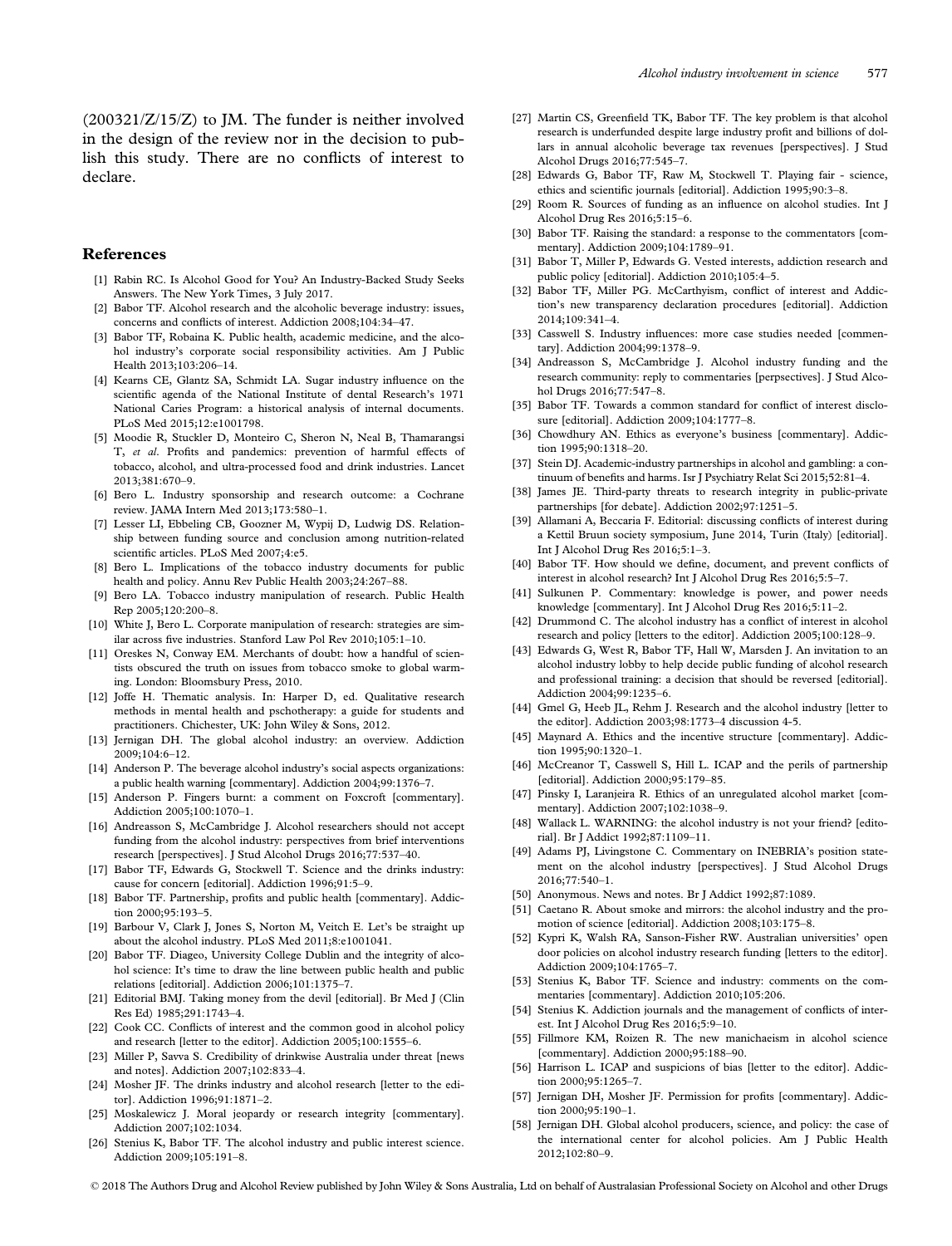- [59] John U. Psychological problems of partnership and profit or: who has the higher population impact? [letter to the editor]. Addiction 2000;95:1436–7.
- [60] Kerimi N. Responsible drinking in Russia: whose dream? [letters to the editor]. Addiction 2000;95:1432–5.
- [61] Lemmens PH. Critical independence and personal integrity [commentary]. Addiction 2000;95:187–8.
- [62] McCreanor T, Casswell S, Hill L. Perilous partnerships: a reply [commentary]. Addiction 2000;95:196–8.
- [63] Moser J. Comment on ICAP [letters to the editor]. Addiction 2000;95:1431–2.
- [64] Parry CD. ICAP agenda of concern to developing countries [commentary]. Addiction 2000;95:192–3.
- [65] Raw M. Real partnerships need trust [commentary]. Addiction 2000;95:196.
- [66] Rundall P. The perils of partnership an NGO perspective [commentary]. Addiction 2000;95:1501–4.
- [67] Samarasinghe D. ICAP and the new terminology [letters to the editor]. Addiction 2000;95:1438.
- [68] Stenius K. Partnership and Nordic naivety [commentary]. Addiction 2000;95:188–90.
- [69] Casswell S. ICAP's latest report on alcohol education a flawed process [commentary]. Addiction 2005;100:1069–70.
- [70] Lemmens PHHM. Critical independence and personal integrity revisited. Int J Alcohol Drug Res 2016;5:13–4.
- [71] Olafsdottir H. The Dublin meeting on alcohol research and industry. Nord Stud Alcohol Dr 2008;25:313–5.
- [72] Collin J, Hill S. Implications for global health governance. Addiction 2014;109:527–8.
- [73] Babor T, Xuan Z. Alcohol policy research and the grey literature: a tale of two surveys [commentary]. Nord Stud Alcohol Dr 2004;21:125–37.
- [74] Room R. What to expect from a 'social aspects' organization, and what to expect from school-based alcohol education [commentary]. Addiction 2005;100:1072–3.
- [75] McCambridge J, Hawkins B, Holden C. Industry use of evidence to influence alcohol policy: a case study of submissions to the 2008 Scottish government consultation. PLoS Med 2013;10:e1001431.
- [76] Hawkins B, McCambridge J. Industry actors, think tanks and UK alcohol policy. Am J Public Health 2014;104:1363–9.
- [77] Edwards G, Savva S. ILSI Europe, the drinks industry, and a conflict of interest undeclared [editorial]. Addiction 2001;96:197–202.
- [78] Gornall J. Under the influence: 2. How industry captured the science on minimum unit pricing [feature]. BMJ 2014;f7531:348.
- [79] Jackson N, Kypri K. A critique of Fox's industry-funded report into the drivers of anti-social behaviour in the night-time economies of Australia and New Zealand. Addiction 2016;111:552–7.
- [80] Casswell S. Why it is helpful to know the funding source [commentary]. Addiction 1995;90:1317–8.
- [81] Catford J. Battling big booze and big bet: why we should not accept direct funding from the alcohol or gambling industries [editorial]. Health Promot Int 2012;27:307–10.
- [82] Chikritzhs T. Protecting the integrity of shared scientific knowledge: is the conflict of interest statement enough? [commentary]. Addiction 2010;105:200–1 author reply 5-6.
- [83] Fillmore KM. Political and economic influences on alcohol-related science: some considerations [letters to the editor]. Addiction 1996;91:1872–4a.
- [84] Foxcroft D. International Center for Alcohol Policies (ICAP)'s latest report on alcohol education: a flawed peer review process [for debate]. Addiction 2005;100:1066–8.
- [85] McCambridge J, Hartwell G. Has industry funding biased studies of the protective effects of alcohol on cardiovascular disease? A preliminary investigation of prospective cohort studies. Drug Alcohol Rev 2015;34:58–66.
- [86] McLellan A. Implicit demand characteristics in research funding sources - It's not just some sources [commentary]. Addiction 2007;102:1035–7.
- [87] Miller PG. Research independence matters for practitioners and researchers in the addictions. J Groups Addict Recover 2008;3:47–59.
- [88] Moodie AR. Big alcohol: the vector of an industrial epidemic [commentary]. Addiction 2014;109:525–6.
- [89] Plant M, Vernon B. Ethics, funding and alcohol research. Alcohol Alcohol 1996;31:17–25.
- [90] Seijas D. A first kick [commentary]. Addiction 1995;90:1315–6.
- [91] Smith R. Questioning academic integrity [editorials]. BMJ 1994;309:1597–8.
- [92] Welch S. The iguana column [news and notes]. Addiction 1999;94:603–5.
- [93] Adams PJ. Assessing whether to receive funding support from tobacco, alcohol, gambling and other dangerous consumption industries. Addiction 2007;102:1027–33.
- [94] Babor TF, Edwards G, Stockwell T, West R. How does one write satire in Rome? A reply from the editors [letter to the editor]. Addiction 1996;91:1877–9.
- [95] Buhringer G. Don't cover up distinct responsibilities, but co-operate on the action level under certain conditions [commentary]. Addiction 2004;99:1379–80.
- [96] Edwards G. If the drinks industry does not clean up its act, pariah status is inevitable [ethical debate]. BMJ 1998;317:336.
- [97] Edwards G, West R, Babor TF, Hall W, Marsden J. The integrity of the science base: a test case [editorial]. Addiction 2005;100:581–4.
- [98] Jones AW. Some thoughts and reflections on authorship [commentary]. Alcohol Alcohol 1996;31:11–5.
- [99] Lemmens PH. Buying research. Addiction 1997;92:1077–9.
- [100] Mosher JF. The Portman group and the AERC: a view from the United States of America [letters to the editor]. Addiction 2005;100:129–30.
- [101] Saitz R. Alcohol: no ordinary health risk [commentary]. Addiction 2015;110:1228–9.
- [102] Sal RM. Collaboration with the alcohol industry [news and notes]. Addiction 1993;88:837–40.
- [103] Shatenstein S. ILSI and the tobacco industry connection [letters to the editor]. Addiction 2001;96:1509–10.
- [104] Badawy AAB. A new year message and a declaration [editorial]. Alcohol Alcohol 2003;38:1.
- [105] Moskalewicz J. More research on the alcohol industry's attempt to influence policy and science is needed [commentary]. Addiction 2004;99:1377–8.
- [106] Tongue E. A comment on science and the alcohol beverage industry [letter to the editor]. Addiction 1996;91:1063–4.
- [107] El-Guebaly N. A dialogue with the alcohol industry: prohibition or harm reduction [letter to the editor]. Addiction 2001;96:515–6.
- [108] Caetano R. The alcohol industry's smoke and mirrors [letter to the editor]. Addiction 2008;103:1231–2.
- [109] Wodak A. The language of industry: toward a definition of liquorspeak [letters to the editor]. Addiction 1995;90:133–4.
- [110] Albery IP. The iguana column, again [news and notes]. Addiction 1997;92:113–5.
- [111] Goozner M, Caplan A, Moreno J, Kramer BS, Babor TF, Husser WC. A common standard for conflict of interest disclosure in addiction journals [for debate]. Addiction 2009;104:1779–84.
- [112] Loder E, Brizzell C, Godlee F. Revisiting the commercial-academic interface in medical journals. BMJ 2015;350:h2957.
- [113] Smith R. Medical journals are an extension of the marketing arm of pharmaceutical companies. PLoS Med 2005;2:e138.
- [114] Savva S. The iguana column [news and notes]. Addiction 2004;99:657–9.
- [115] Room R. Private interests and public goods: whose hand is on the wheel? [commentary]. Addiction 2002;97:1256–7 author reply 7-8.
- [116] Stockwell T, Zhao J, Martin G, Macdonald S, Vallance K, Treno A, et al. Misleading UK alcohol industry criticism of Canadian research on minimum pricing [letters to the editor]. Addiction 2013;108:1172–3.
- [117] Welch S. The iguana column [news and notes]. Addiction 1999;94:293–5.
- [118] Mayor S. Researcher objects to drinks industry representative sitting on alcohol research body [news roundup]. BMJ 2004;329:71.
- [119] Avery MR, Droste N, Giorgi C, Ferguson A, Martino F, Coomber K, et al. Mechanisms of influence: alcohol industry submissions to the inquiry into fetal alcohol spectrum disorders. Drug Alcohol Rev 2016;35:665–72.
- [120] Miller P et al. The iguana column [news and notes]. Addiction 2009;104:1773–4.
- [121] Laranjeira R. Liquorspeak and the developing world [letters to the editor]. Addiction 1996;91:1870–1.
- [122] Miller PG, Kypri K, Chikritzhs TN, Skov SJ, Rubin G. Health experts reject industry-backed funding for alcohol research [letters]. Med J Aust 2009;190:713–4.
- [123] Badawy AA, Tipton KF. The Farmington consensus [editorial]. Alcohol Alcohol 1998;33:1–5.
- [124] Chafetz ME. "Good guys" versus "bad guys" in scientific inquiry [letter to the editor]. Addiction 1996;91:1875–6.